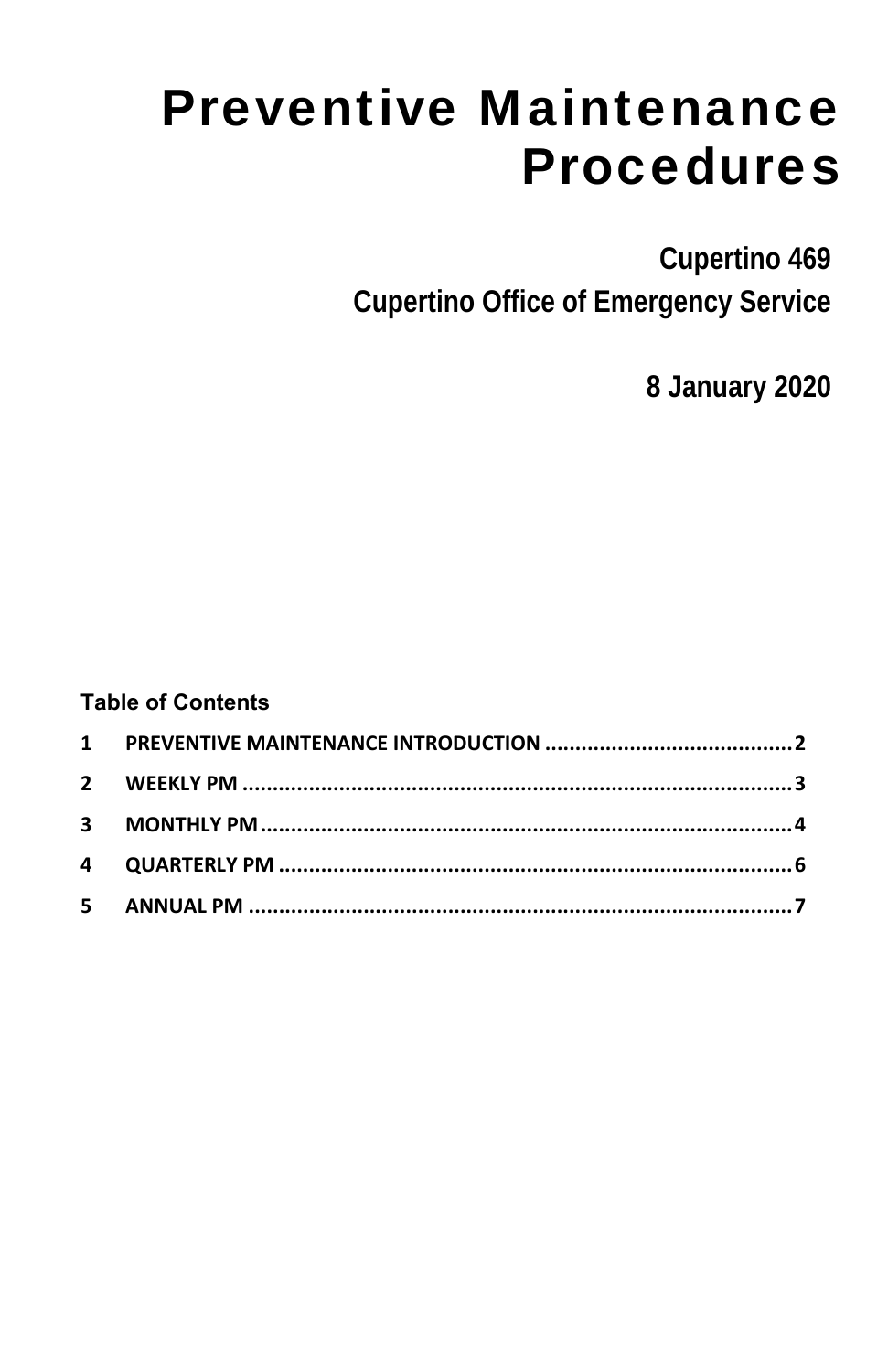#### **1 Preventive Maintenance Introduction**

(To be filled in later)

#### **Notes**

- (1) Requires at least two people
- (2) May be done as part of a deployment but needs to be logged.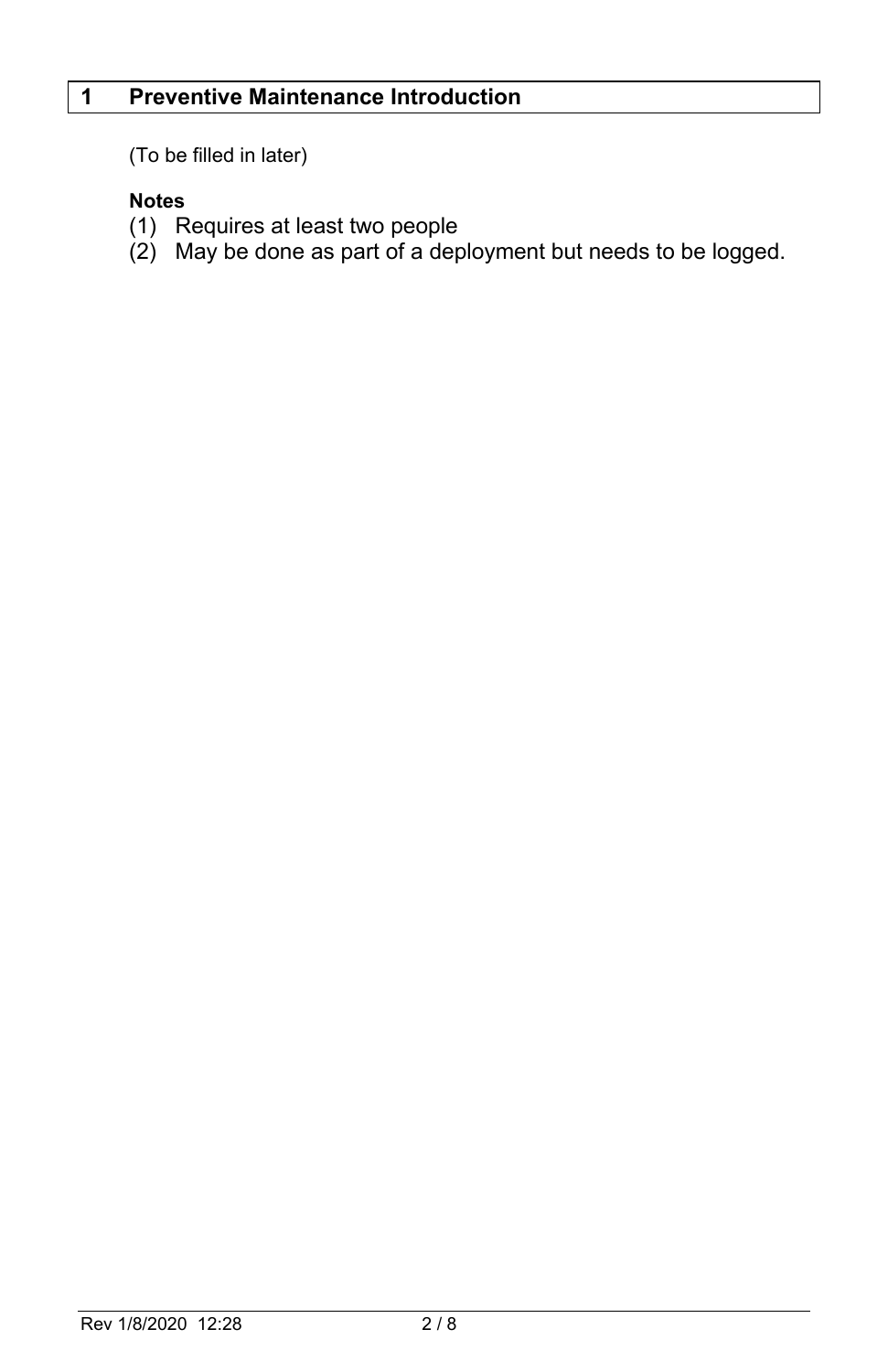#### **2 Weekly PM**

**Prerequisites:** All AC, DC Breakers are on.

#### **VEHICLE SYSTEMS**

|                         |  | 1. Check fuel level – refill if less than $\frac{3}{4}$ of a tank.         |
|-------------------------|--|----------------------------------------------------------------------------|
|                         |  | 2. Run generator for at least 15 minutes with shore<br>power disconnected. |
|                         |  | 3. Verify that overhead lights work while off of shore<br>power.           |
| <b>COMPUTER SYSTEMS</b> |  |                                                                            |

# **RADIO SYSTEMS**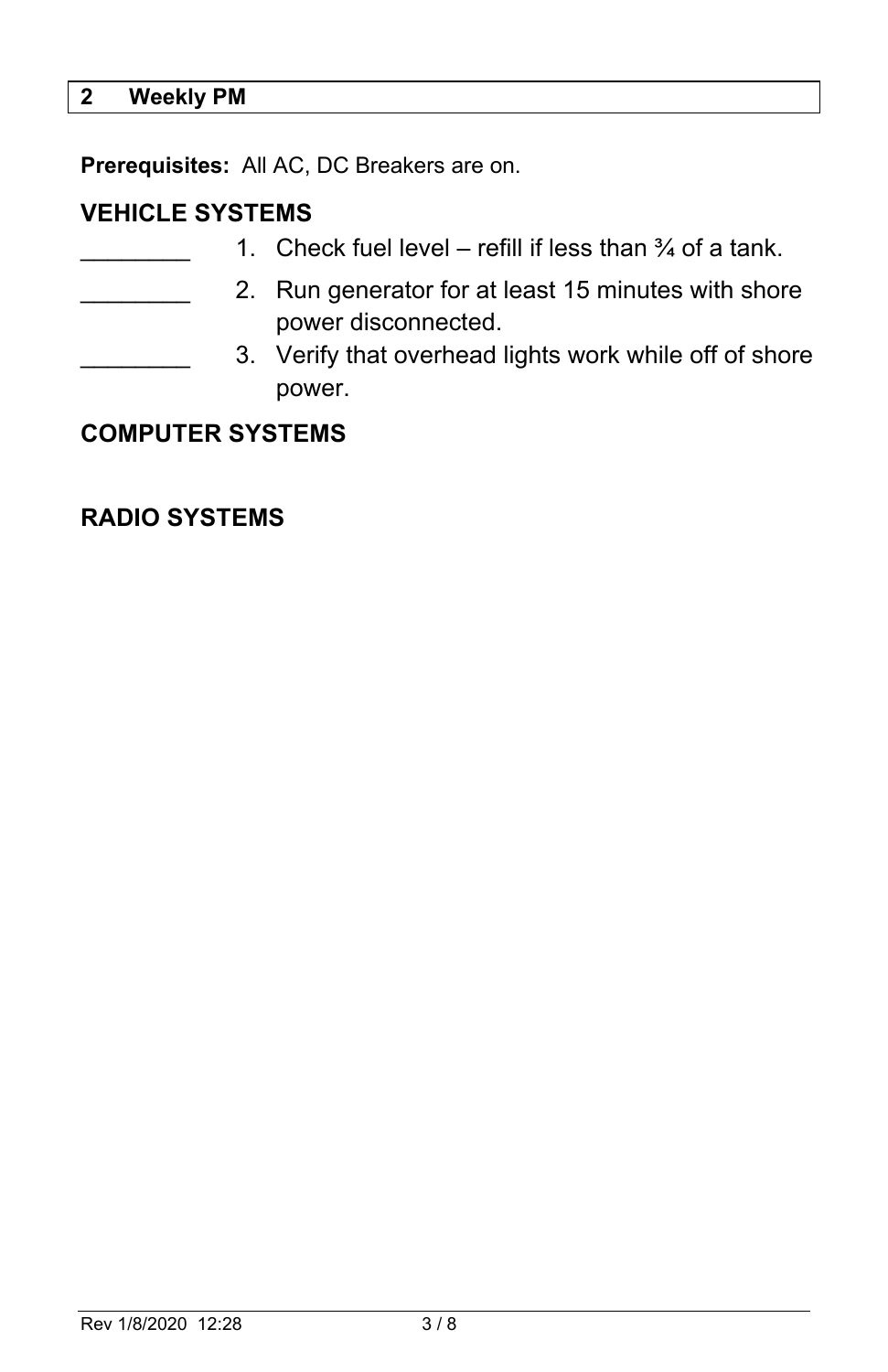**Prerequisites:** Weekly PM complete

All AC, DC, DC Rack Breakers are on.

*NOTE:* Start Computer Systems test first; updates may take time.

#### **VEHICLE SYSTEMS**

- 1. Check all lights
	- **Headlights**
	- Turn Signals
	- Brake lights
	- Clearance lights
	- Backup lights
	- Exterior lighting (left, right, rear)
	- Interior lights
	- Mast light
	- Spotlight in mast compartment
	- Compartment lights
	- 2. Test traffic advisor in all modes
	- 3. Check operation and aiming of back up camera
	- 4. Do visual inspection of exterior of van
	- 5. Check mast oil level, and fill if needed
	- \_\_\_\_\_\_\_\_ 6. Road test of at least 30 minutes (include some freeway time) (1) (2)
	- \_\_\_\_\_\_\_\_ 7. Wash van as needed.

#### **COMPUTER SYSTEMS**

- 8. Power up all PCs. Log in to each PC. Check for network connectivity.
- 9. Check for system updates; apply as required. For each PC:
	- a. Start > Settings > Update&Security > Windows Update
	- b. If it is not already running, select "Check for Updates"
	- c. Reboot when done, and check for additional updates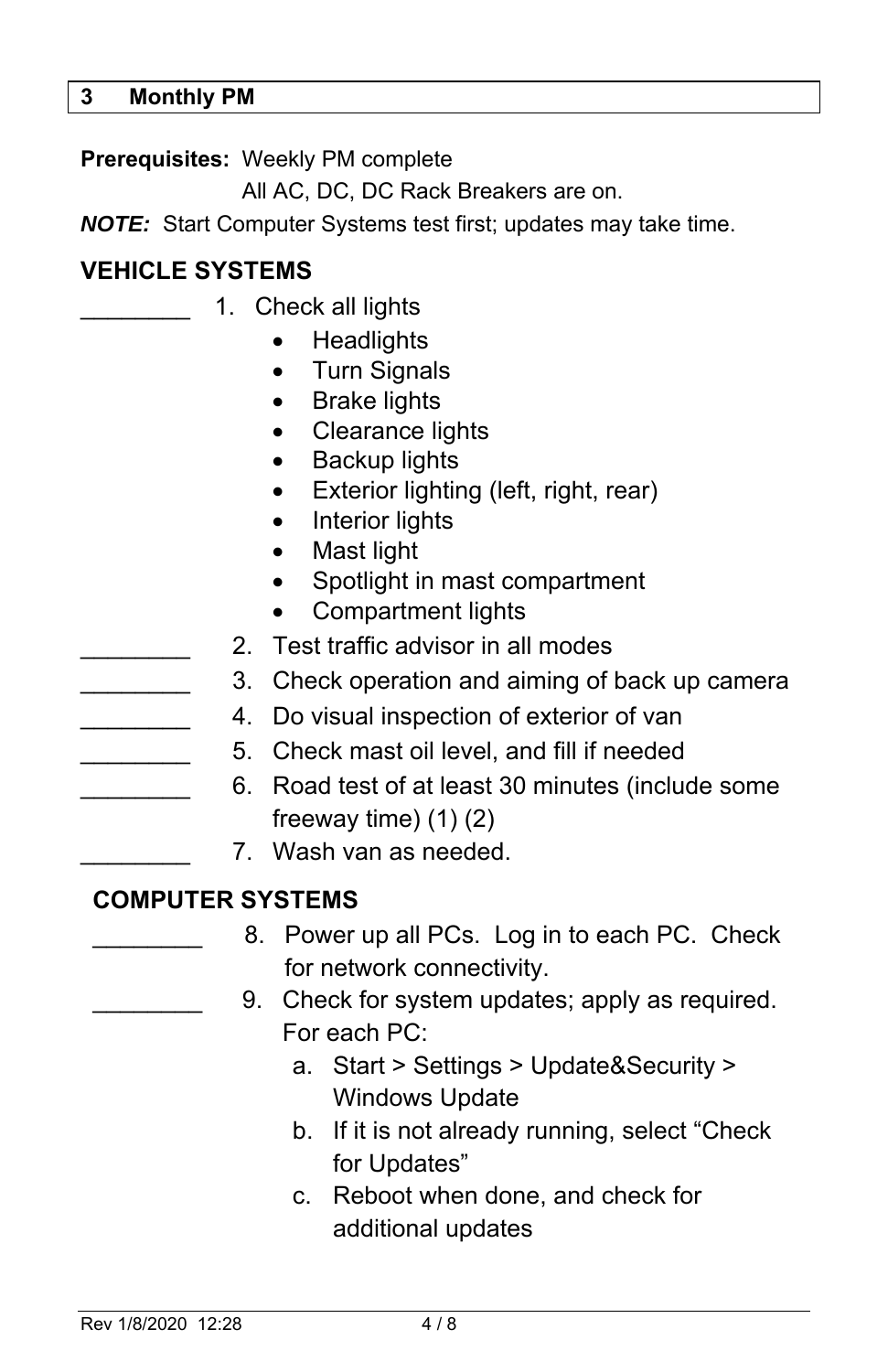### **RADIO SYSTEMS**

| 10. Install Mast Antennas for this test.           |
|----------------------------------------------------|
| Kenwood TM-V71 radio test; all positions. (1) (2)  |
| 11. Packet Radio system test; perform a round-trip |
| message to W1XSC.                                  |
| 12. County EOC-to-EOC radio test                   |
| 13. City Trunk Radio System, Position 4 test;      |
| call Cupertino 2 for the radio test (Service       |
| Center Office).                                    |
| 14. City Trunk Radio System, HT test; Qty 2.       |
| Include battery check; replace AAs as              |
| necessary.                                         |
| 15. Cupertino Union School District (CUSD) radio   |
| test $(1)$ (charge quarterly).                     |
| 16. City Cell Phone test. Put cell phone on the    |
| charger and top off the charge.                    |
| 17. Yaesu FT-60 radio test, Qty 2. (charge         |
| quarterly).                                        |
|                                                    |

# *NOTES:*

(1) Cupertino Union School District (CUSD).

To set up the test, contact Donna Bills, 408-252-3000 x61341. She is always monitoring the CUSD *Emergency* Talk group. Exchange: "Cupertino Union School District, this is Cupertino OES, Radio check." She responds. Give her a signal report: such as: "Loud and clear"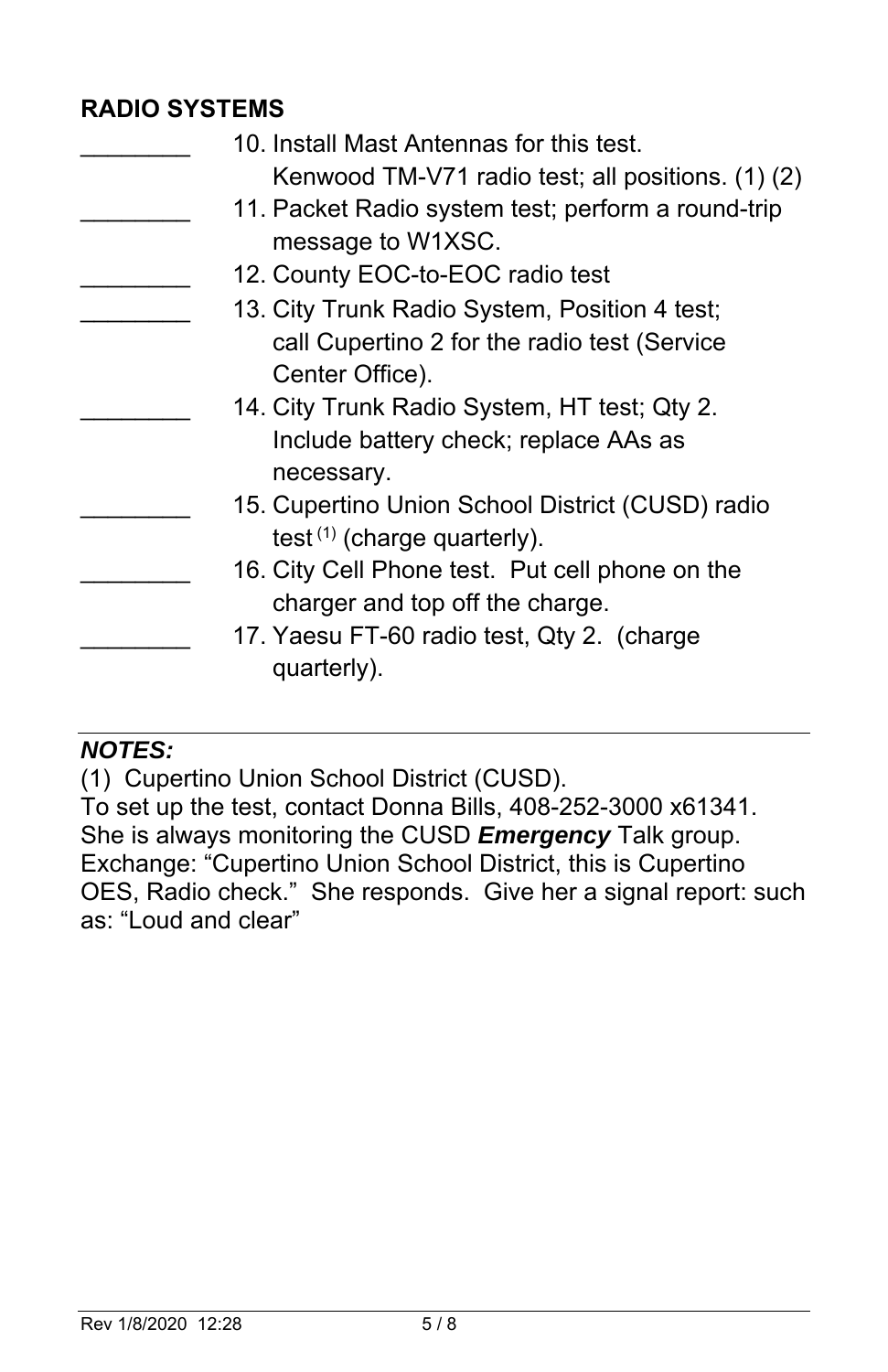#### **4 Quarterly PM**

**Prerequisites:** Weekly PM complete Monthly PM complete All AC, DC, DC Rack Breakers are on.

# **VEHICLE SYSTEMS**

|  | 1. Verify proper mast operation with full<br>extension (2)  |
|--|-------------------------------------------------------------|
|  | 2. Use mast manual valve to purge moisture.                 |
|  | 3. Test van leveling (2)                                    |
|  | 4. Verify operation of mast and leveler cab<br>alarms.      |
|  | 5. Partial inventory (maps, radio accessories,<br>$etc.$ ). |
|  |                                                             |

#### **COMPUTER SYSTEMS**

|  |  | 6. Test network, computers and phones. |  |  |
|--|--|----------------------------------------|--|--|
|--|--|----------------------------------------|--|--|

# **RADIO SYSTEMS**

|              | 7. Satellite Phone test                             |
|--------------|-----------------------------------------------------|
|              | 8. Cross-band battery pack; Put pack on the charger |
|              | and top off the charge.                             |
|              | 9. DOC Battery pack; Put pack on the charger and    |
|              | top off the charge.                                 |
|              | 10. CUSD Battery pack; Put pack on the charger and  |
|              | top off the charge.                                 |
|              | 11. Yaesu FT-60 battery packs, Qty 2. Put radios on |
|              | the charger and top off the charge.                 |
| <b>ADMIN</b> |                                                     |
|              | 12. Check position binders                          |
|              | 13. Verify supply of forms                          |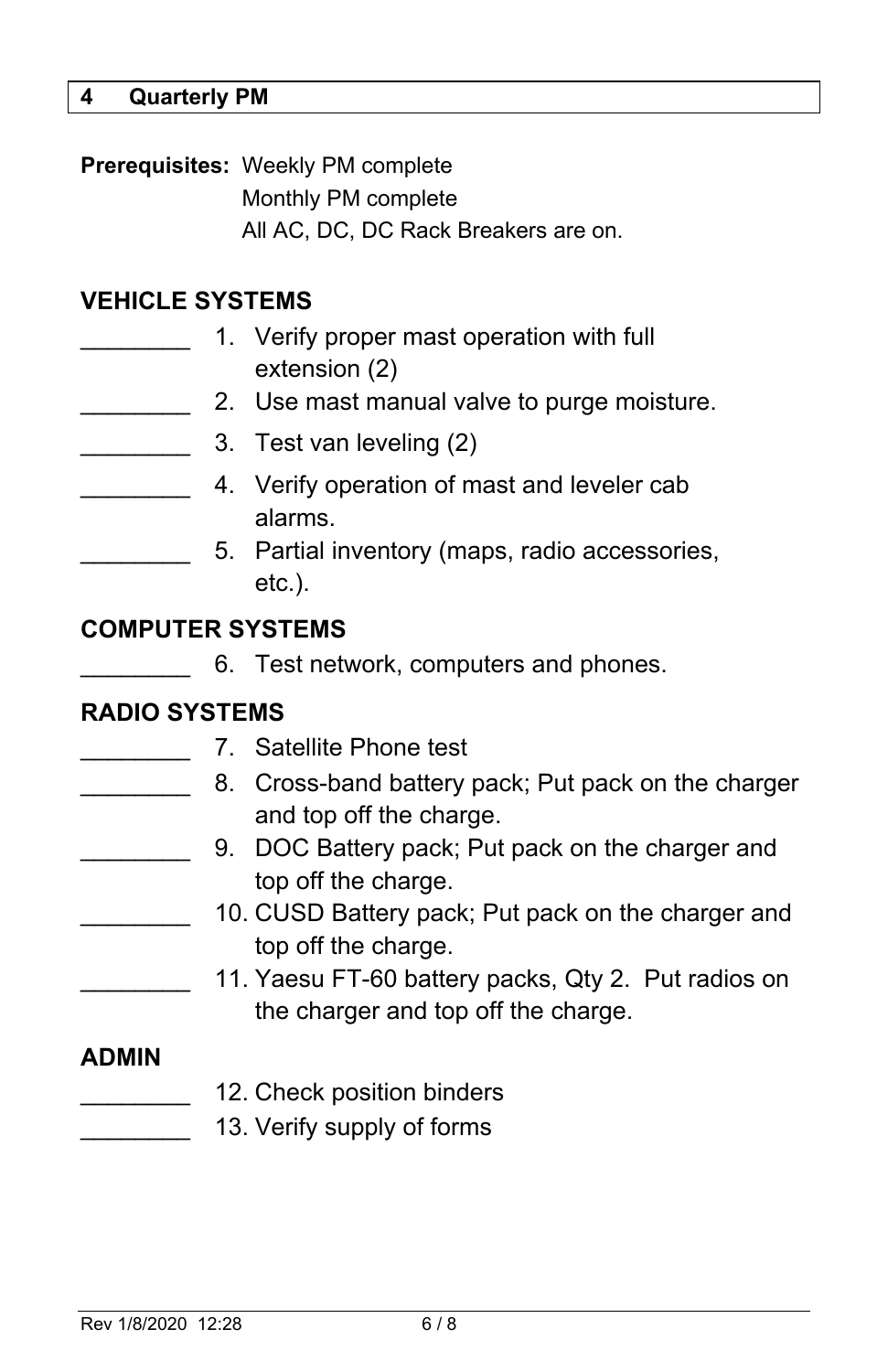# **5 Annual PM**

**Prerequisites:** none

# **VEHICLE SYSTEMS**

- **with the 1.** Perform full inventory.
- **2.** Change cabin filter.
- 3. Service Center vehicle maintenance.
- 4. Service Center generator maintenance.

## **COMPUTER SYSTEMS**

#### **RADIO SYSTEMS**